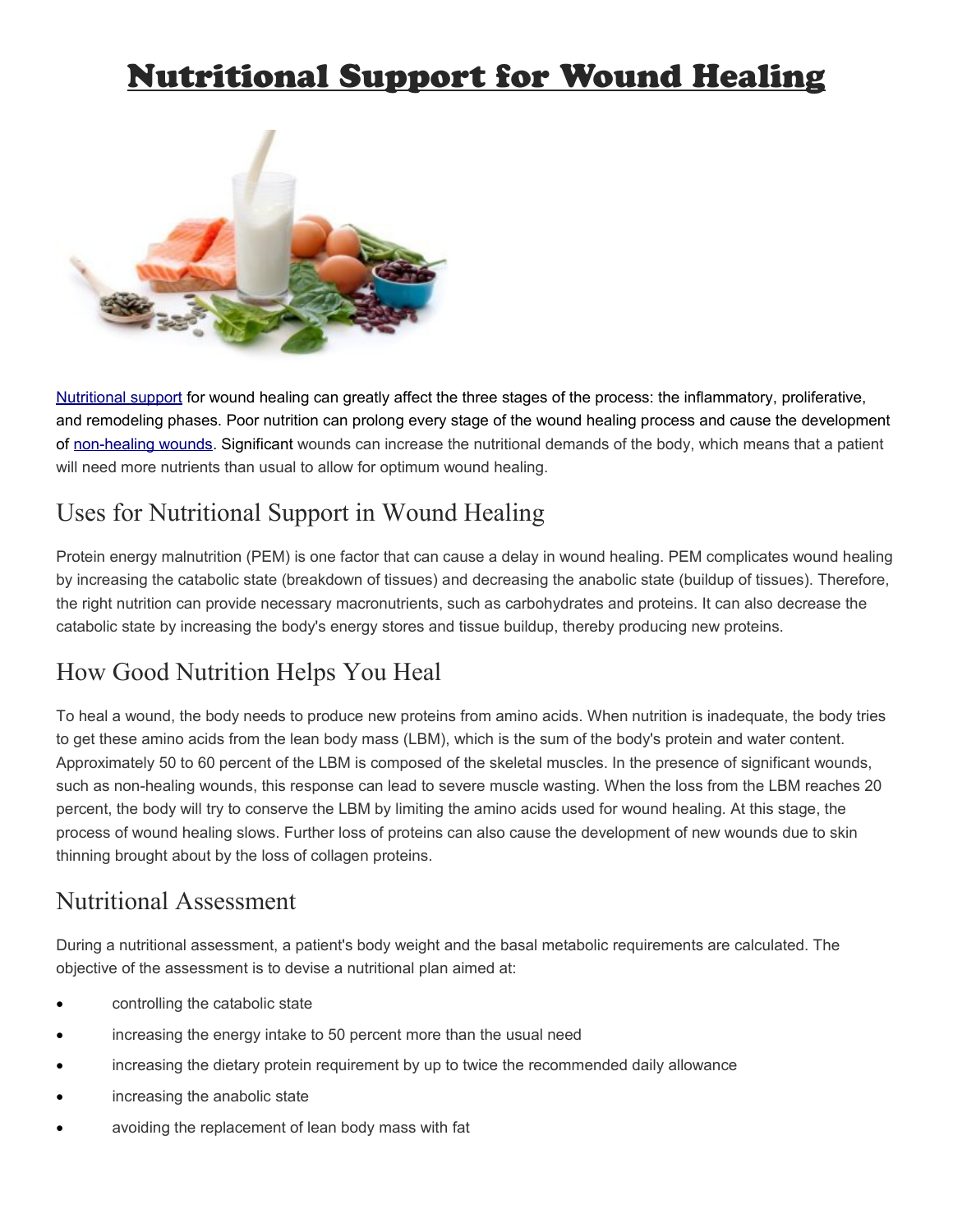**Carbohydrates** should supply 55 to 60 percent of the total caloric intake to ensure adequate energy stores. Carbohydrates are also important components of glycoproteins, which play roles in the wound healing process. Cell migration and proliferation are processes mediated by cell surface molecules composed of carbohydrates. Diabetics should have HbA1c under 6.9 for proper wound healing.

**Proteins**, which are made up of amino acids, should constitute 20 to 25 percent of the required caloric intake. Amino acids such as leucine, arginine and glutamine have been shown to possess anabolic activity. Protein production is a vital process in wound healing. This process is mediated by fibroblasts, which produce collagen, the skin's major structural protein.

**Fats** comprise 20 to 25 percent of the total dietary requirement. They also provide additional energy during wound healing and are the raw materials used for the production of new cell membranes.

#### **Supplements Assisting Wound Healing**

**Multivitamin/mineral** Take a daily multivitamin as the manufacturer recommends, and avoid "megadoses". Try for around 100% USDA or 100% RDA.

**HMB (hydroxyl-methylbutyrate)** A supplement called "Envigor", which is found in Ensure. HMB is most beneficial if taken with Arginine and glutamine.

**Omega-3** Take supplements as recommended on packaging (concentration varies between manufacturers). Omega-3 is more important than Omega-6 in impaired wound healing. Try to supplement with pure Omega-3 fatty acids. Watch out for regular fish oil because it is high in Omega-6.

**Vitamin A** Most people can take as high as 25,000 IU/day (5x RDA), but I recommend supplementing with 5,000IU 3 times per day with food to start. If you use steroids (ex. Prednisone) ask your prescribing doctor about taking vitamin A because it can decrease the effectiveness of the steroids. Watch for early signs of Vitamin A toxicity including yellow skin discoloration.

**Vitamin C (ascorbic acid)** Standard treatment is 100 to 1000mg by mouth per day. Excessive doses may cause diarrhea.

**Zinc** Typical supplementation is 220mg per day for 7-10 days ONLY! Taking zinc supplement for 2 weeks or longer can decrease your immune response—think increased infections!

**L-arginine** The Mayo clinic recommends a dose of 36.2 grams of L-arginine HCl can be taken by mouth daily for five days. Alternately, you may instead use 10 grams of arginine aspartate (containing arginine) can be taken by mouth in three doses per day for two weeks. Take care if you take blood pressure pills or NSAID's (Advil, Ibuprofen, Naprosyn, Aleve, Motrin, etc.) because the combination may be dangerous—it will lower your blood pressure or thin your blood too much. Arginine may also interact with several medications.

**Glutamine** May take 1-3 grams daily on empty stomach or with "Envigor". Do not use if you have liver disease and use caution if you have a history of mania or seizures.

**B-complex (B 12, B 6, Folic acid)** Use the recommended daily dose as these vary between manufacture. Caution taking folic acid if you have renal disease, and you should instead try a B-complex with L-methylfolate—such as in Metanx. Speak to your nephrologist first.

**\*All supplementation recommendations are for adults who are not pregnant. These are not appropriate for children. All recommendations should be cleared through your primary care doctor or disease treating doctor!**